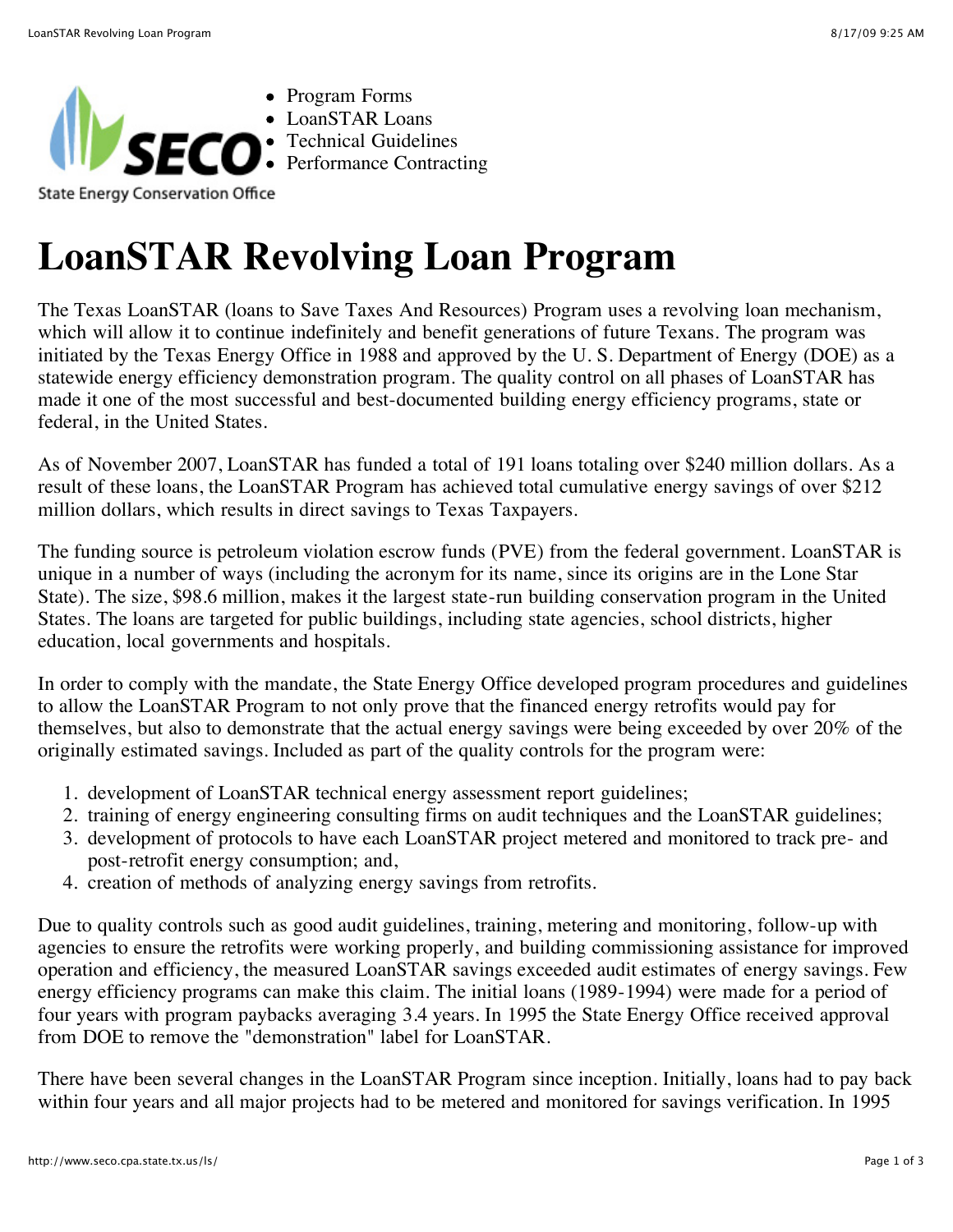the loan period was lengthened to eight years and metering and monitoring became an option for the loan recipient with the cost allowed to be rolled into the loan. In 2001 the pay back period extended once again to the current 10 year maximum loan term.

#### **Performance Contracting and Water Conservation**

In 2001 SECO received DOE approval for LoanSTAR to finance Energy Saving Performance Contracts ([ESPC](http://www1.eere.energy.gov/femp/financing/espcs.html)) and for water conservation retrofits to be included as part of a LoanSTAR project. With this approval, loan recipients can now choose between traditional design/bid/build or design/build retrofits, and water conservation projects may be included as part of the LoanSTAR loan.

#### **LoanSTAR Funded Projects**

The LoanSTAR Program has been and continues to be extremely successful. Currently, and for the first time since program inception, the LoanSTAR Program has expended all available funds for new loans and has requests of over \$20 million dollars waiting for funding.

LoanSTAR Energy and Emissions Savings

The LoanSTAR Program has had a significant impact on environmental pollutants such as nitrogen oxides (NOx), carbon dioxide (CO2), and sulfur dioxide (SO2). These LoanSTAR funded projects have prevented the release of 7,073 tons of NOx, 2.1 million tons of CO2, and 4,788 tons of SO2. With the cumulative energy savings achieved to date and as new loans are funded, the LoanSTAR Program is expected to save Texas taxpayers over \$250 million in energy savings over the next 20 years as it continues to help public facilities become more energy efficient.

### **Texas/Mexico Small Schools Grant Project**

The Texas/Mexico Small Schools Grant project provides energy efficiency grants of up to \$50,000 to schools along the Texas/Mexico border that will allow schools to install simple energy efficient projects such as air conditioning and high efficient lighting. The implementation of these projects will significantly improve air quality and classroom lighting, which ultimately leads to a better learning environment for the students. Grants have been awarded to 12 school districts with estimated annual savings of \$78,275.00.

### **LoanSTAR Technical Guidelines**

The LoanSTAR Program requires that a Detailed Energy Assessment Report be prepared according to the following LoanSTAR Technical Guidelines in order to qualify for a LoanSTAR loan: [LoanSTAR Technical Guidelines](http://www.seco.cpa.state.tx.us/ls/ls_guideline.htm).

## **[Lightening Up](http://www.window.state.tx.us/comptrol/fnotes/fn0505/lightening.html)**

Texas State Comptroller Fiscal Notes May 2005